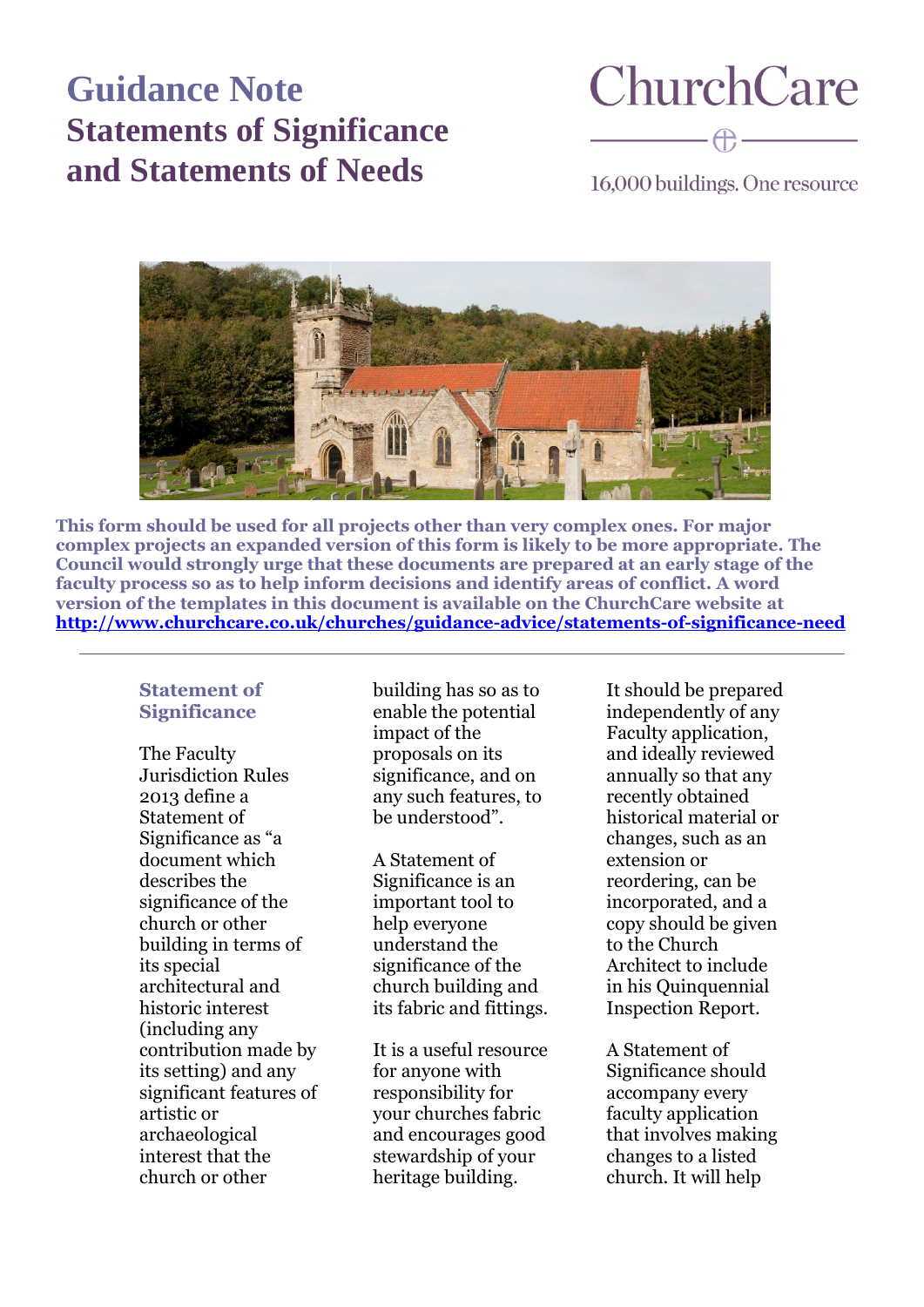those in the Faculty system advise you and assess your plans for change.

This guidance includes a template to help you to write your Statement of Significance. It should include a ground plan and map of the local area and at least two photographs, normally one of the exterior, one of the interior. The notes in the boxes will guide you as to the sort of things to include.

In assessing significance you may wish to use the following customary terminology: **High** – important at national to international levels **Moderate-High** – important at regional or sometimes higher **Moderate** – usually of local value but of regional significance for group or other value (e.g. vernacular architecture) **Low-Moderate** – of local value **Low** – adds little or nothing to the value of a site or detracts from it

#### **Statement of Needs**

The Faculty Jurisdiction Rules

2013 define a Statement of Needs as "a document setting out the justification for the proposals" and stipulates that "If proposals are likely to result in harm to the significance of the church or other building as a building of special architectural or historic interest, the document setting out the justification for the proposals must set out the basis on which it is said that the proposals would result in public benefit that outweighs that harm".

A Statement of Needs should be a document which serves both the parish and those involved in the faculty process. It should be a tool for the parish, enabling the PCC to focus its vision and agree on what it seeks to achieve. For others, such as the DAC, CBC and English Heritage it serves to provide easily accessible information to help assess the scheme which is being proposed for a faculty.

Statements of Needs are the parish's opportunity to explain, justify and rationalise the proposals to all interested parties.

Consider that some people will not have the opportunity to visit the church and will need to base opinions on the information you provide in these supporting statements.

Bearing this in mind, you are strongly encouraged to ensure that the Statement is factual, informative, clear and concise.

Try not to be emotive or over-dramatic. The facts of the situation should speak clearly for themselves.

#### **Basic facts about the project**

Statements of Significance and Needs must be accompanied by the Standard Information form 1A which will contain the basic facts about the project.

**January 2014**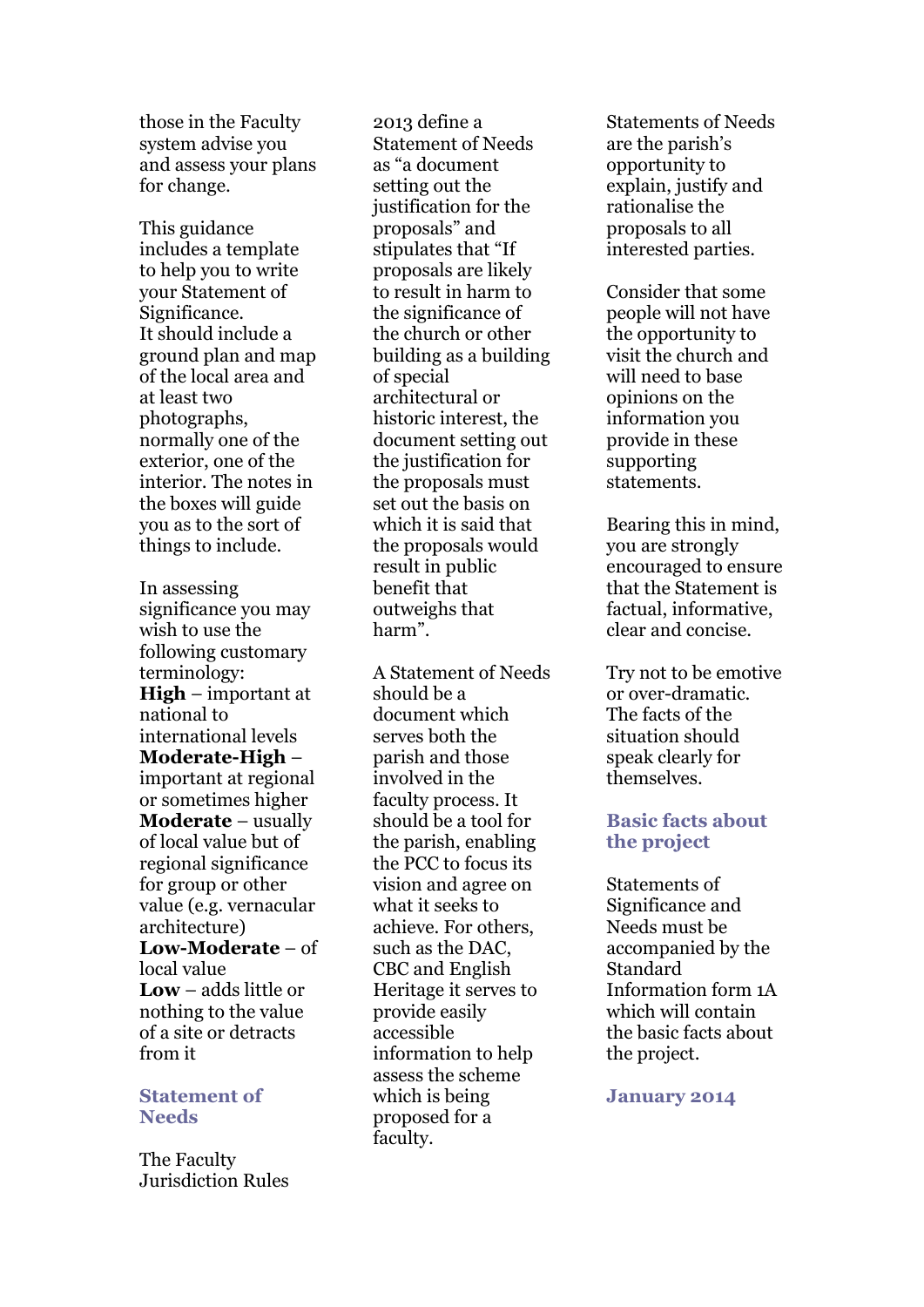## **Statement of Significance**

**Section 1: Brief history and description of the church building(s), contents, churchyard and setting**

**Section 2: The significance of the church (including its contents and churchyard) in terms of: i) Its special architectural and historical interest ii) Any significant features of artistic or archaeological interest**

Please state if you have taken expert advice to help you define the significance, and from whom.

**Section 3: Assessment of the impact of the proposals on the significance defined in Section 2**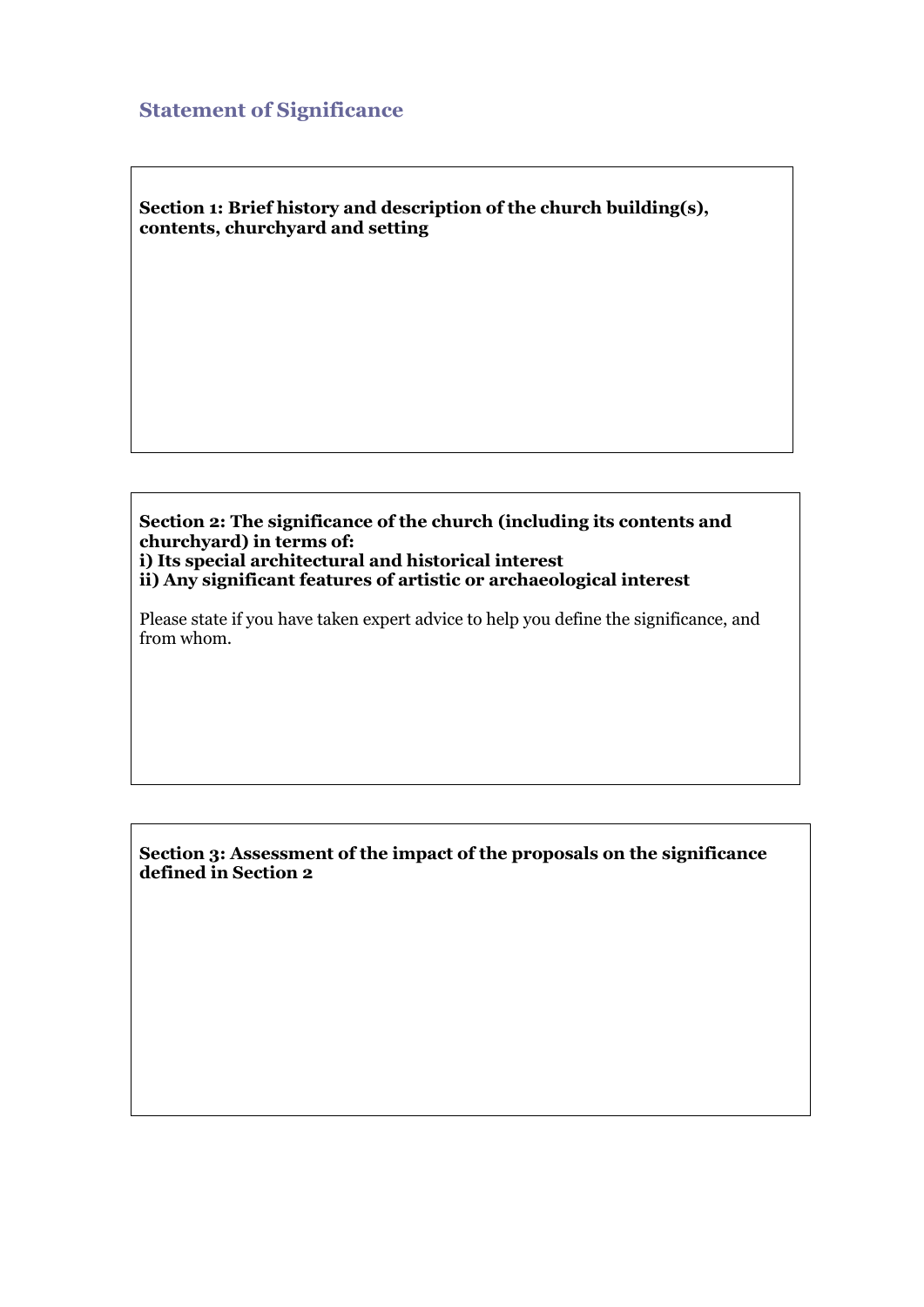## **Statement of Needs**

## **Section 1. General information**

This should provide an overview of the parish and the current use of the building.

## **Section 2. What do you need?**

Briefly explain your needs (not your proposals). Append any brief for your architect.

## **Section 3. The proposals**

Set out what you are proposing to do in order to meet the needs set out in section 2.

## **Section 4. Why do you need it and why do you need it now?**

Justify your proposals by explaining why you can't meet your needs without making changes. Also include anything which may have prompted the proposals.

## **Section 5. Justification**

If the proposals are likely to harm the significance outlined in the Statement of significance, explain how the proposals would result in public benefits which outweigh such harm (public benefits include matters such as liturgical freedom, pastoral wellbeing and putting the church to viable uses that are consistent with its role as a place of worship and mission).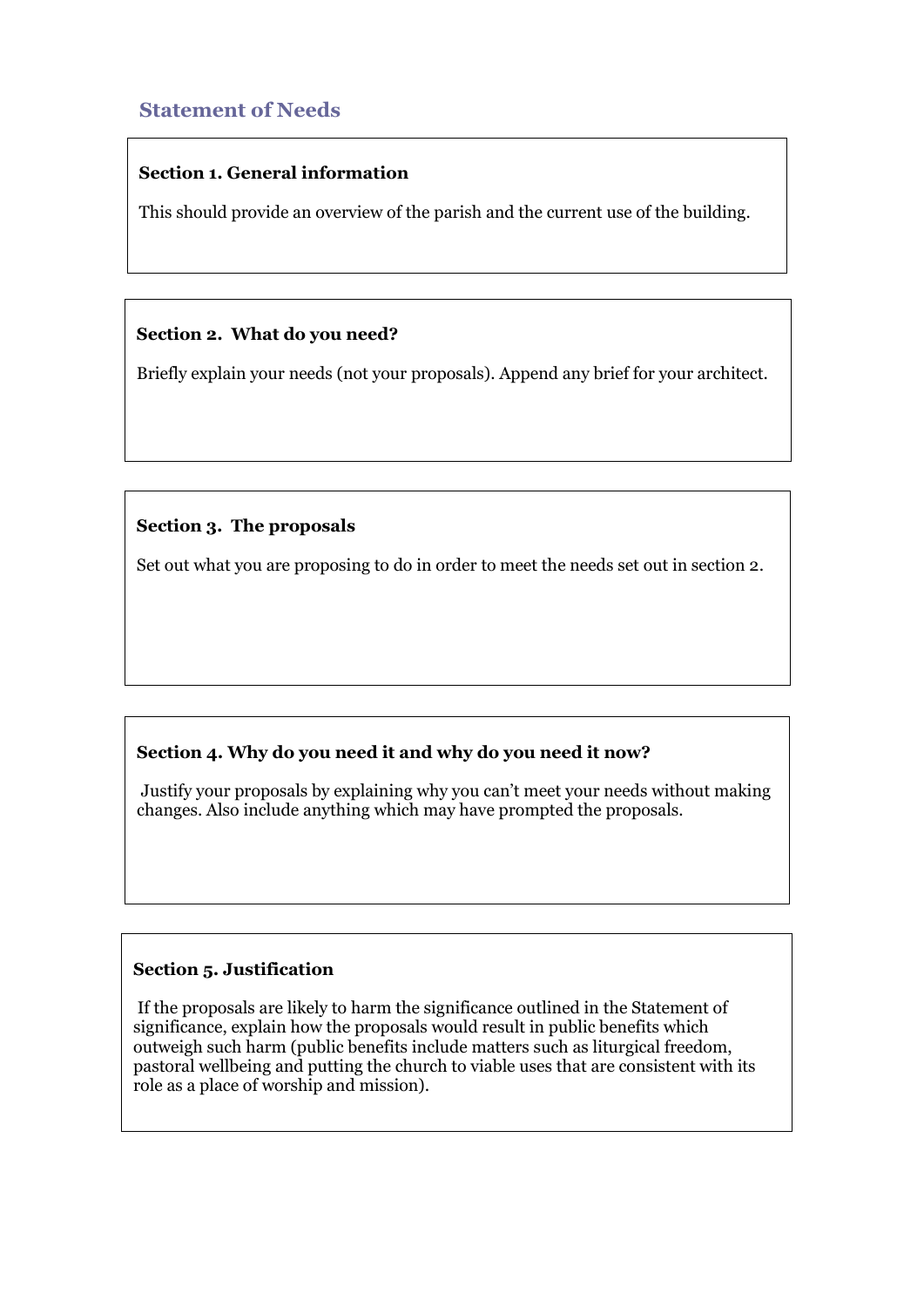## **Statement of Significance - Guidance on completion**

Use the following guidance and key questions to help you complete the form

#### **Section 1: Brief history and description of the church building(s), contents, churchyard and setting**

#### **Church Building(s)**

What is the history of the church; when was a church first established on the site and how has it changed over time; who are the architects, artists and other craftsmen who have been involved; have there been any significant benefactors and has this affected the choice of architect / artist or the incorporation of any monuments in the church? How does work carried out on the church link to international, national, regional or local architectural and artistic movements? What is its plan form, spatial quality, building materials used? how it is lit and heated? What is the theological 'message' communicated by the exterior and interior of the church? Are there any significant events or personalities associated with the church? Are there important memories associated with the church or churchyard?

#### **Contents**

These may include; Altar; Reredos; Pulpit; Lectern; Font; Stained glass; wall paintings; Bells and Bell frame; Monuments; Organ; Communion plate; Registers; Pews and other woodwork; Metalwork; Communion rails; floor finishes. Do the contents relate to any particular historical changes to the church and do they contribute to the significance of those changes? Are any of the artists or craftsmen of international, national, regional or local importance?

It is reasonable to group these if there is a contemporary scheme which is significant as such, for example one could say a complete scheme of 18th-century furnishings.

#### **Churchyard**

Is the church or churchyard used by protected species or species with Biodiversity Action Plans? Are there any ancient, very prominent, rare or unusual trees? How good a habitat is the churchyard for fauna and flora?

#### **Setting**

Are there distant or near views which are valued by the congregation / wider community / visitors / experts? How do the trees contribute to the setting? What is known of the landscape design and history of the churchyard, including extensions? Are there archaeological remains? Are adjacent buildings similar, complementary or contrasting in age, style, materials or age? How are the boundary and entrances marked? Are the monuments, war memorials significant?

#### **Section 2: The significance of the church (including its contents and churchyard) in terms of:**

**i) Its special architectural and historical interest**

**ii) Any significant features of artistic or archaeological interest**

This should provide an overview of the significance of the church, and the contribution of its setting to that significance. This should be compiled before any specific proposal has been worked up, and can be re-used for each faculty application, although of course it will have to be kept up to date. Refer to the terminology in the introductory section of this guidance document to help you define significance.

Please state if you have taken expert advice to help you define the significance, and from whom.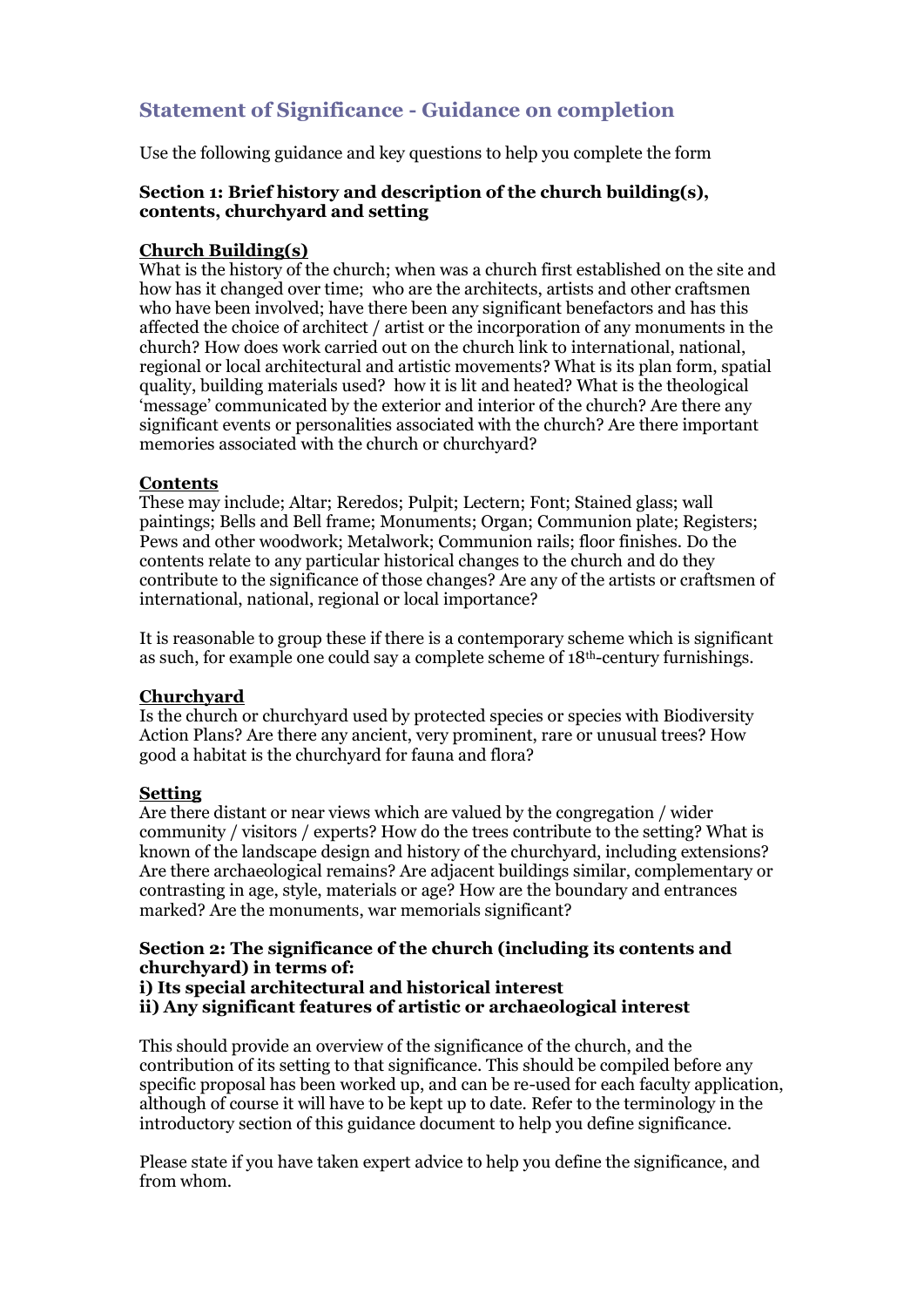#### **Section 3: Assessment of the impact of the proposals on the significance defined in Section 2**

Section 3 will be prepared in draft form for any pre-application consultations, and finalised to accompany a faculty application when a scheme has been worked up.

This should not be a justification of your scheme, which should be in the Statement of Need. The level of detail provided should be proportionate to the importance of the heritage asset and sufficient to understand the impact of the proposal on the significance of the heritage asset.

Identify the parts of the church and/or churchyard which will be directly or indirectly affected by your proposal. Describe and assess the impact of your proposal on these parts, and on the whole. Impacts could include loss, alteration, obscuring, change of setting and change of use. Characterise impacts as either low, moderate or high.

Explain how you intend, where possible, to mitigate the impact of the proposed works on the significance of the parts affected and the whole.

#### **Sources consulted**

List the sources consulted. These may include:

- 'Buildings of England' series by Pevsner
- Reports by the Royal Commission on the Historical Monuments of England
- (RCHME), now part of English Heritage
- The local history society
- The local museum
- Diocesan Record Centre
- County Record Centre
- County Biological Records Centre
- Historic Environment Record (HER), maintained by your local authority.
- Victoria County History (VCH)

Statutory designations and descriptions for churchyards, churches or objects within them can be checked through your local planning authority, English Heritage and Natural England (Nature Conservation significance).

Useful web sites include:

- ChurchCare http://www.churchcare.co.uk/
- Shrinking the footprint www.shrinkingthefootprint.cofe.anglican.org
- Heritage Gateway www.heritagegateway.org.uk/
- Magic www.magic.gov.uk
- Caring for God's Acre www.caringforgodsacre.org.uk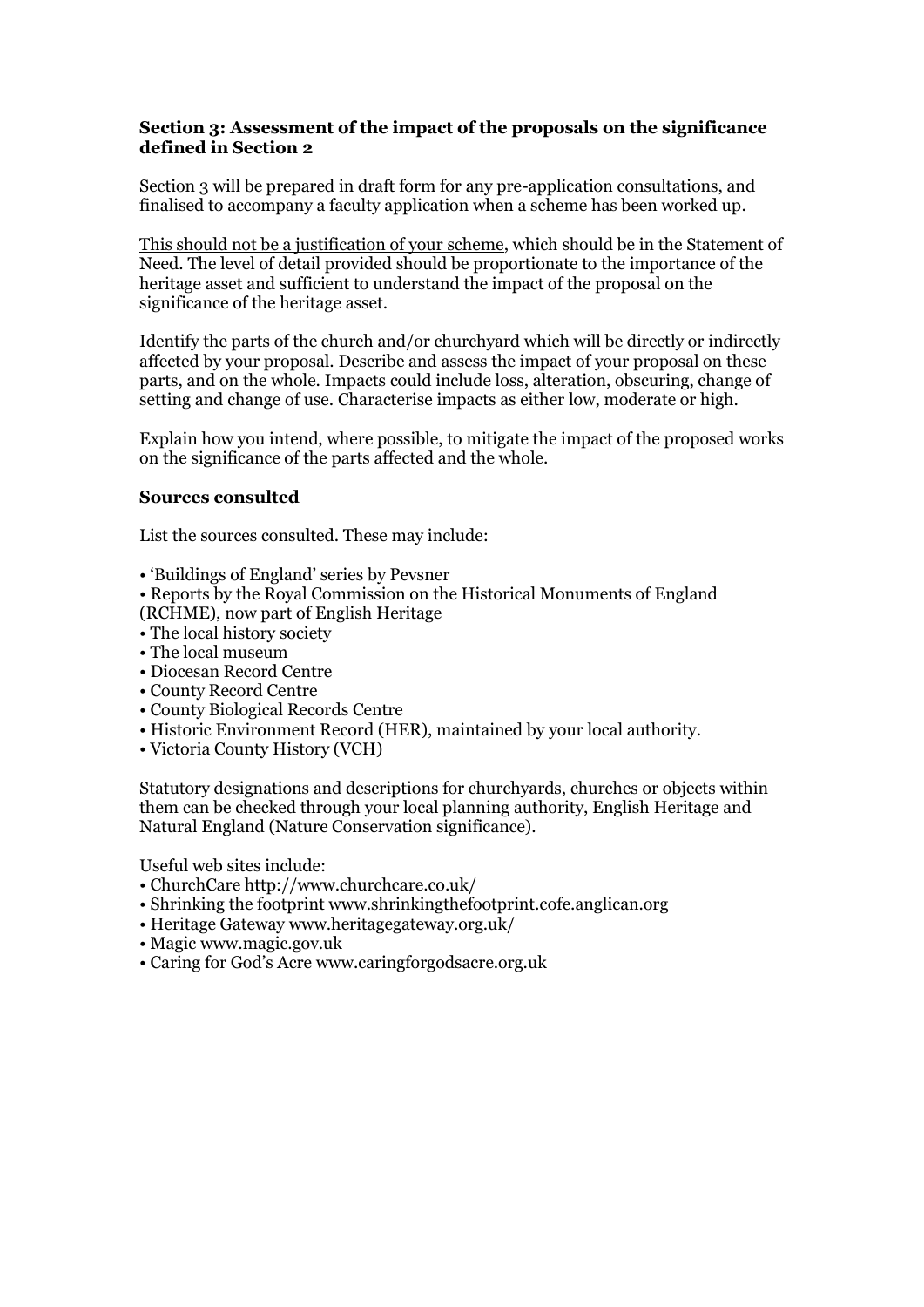## **Statement of Needs – Guidance on completion**

Use the following guidance and key questions to help you complete the form

#### **Section 1. General information**

This should provide an overview of the parish and the current use of the building.

This may include:

How many people live in the parish/ village/ town?

What different type of services take place in the church each week/ month and how many people attend each of the different services on average?

How many people are on the electoral roll?

What is the age profile of the congregation? What children's provision is there? On Sundays and midweek? How many children attend these activities?

Is the church normally left open during daylight hours?

What other activities happen in the church alongside prayer and worship? What is the financial position of the church (e.g. reserves, payment of quota). Are funds available now? Or have funds been applied for or are being applied for? Please state to whom applications have been made and if applications have been successful or refused?

When was the last Quinquennial report? What were the major issues which were highlighted? Are you on top of these issues? Do you have a maintenance plan?

## **Section 2. What do you need?**

Briefly explain your needs (not your proposals). Append any brief for your architect.

You may find it helpful to divide the needs up into areas such as:

Facilities e.g. we need one accessible toilet and the ability to serve refreshments. Space e.g. we need a meeting room to accommodate up to 25 people sitting and 40 people standing.

Access e.g. we need to provide a permanent route into the building which is accessible for wheelchairs.

Liturgy e.g. we need to make arrangements to use a nave altar.

Other e.g. we need to install a new heating system

## **Section 3. The proposals**

Set out what you are proposing to do in order to meet the needs set out in section 2.

## **Section 4. Why do you need it and why do you need it now?**

Justify your proposals by explaining why you can't meet your needs without making changes. Also include anything which may have prompted the proposals.

How will this proposal help the ministry of the church? How will it enhance the liturgical space and services? How will it help small group work and midweek meetings? How will it help the mission of the church? What new groups of people will be drawn into the life of the church? What new activities and events will be able to take place in the church? How will it help your financial situation?